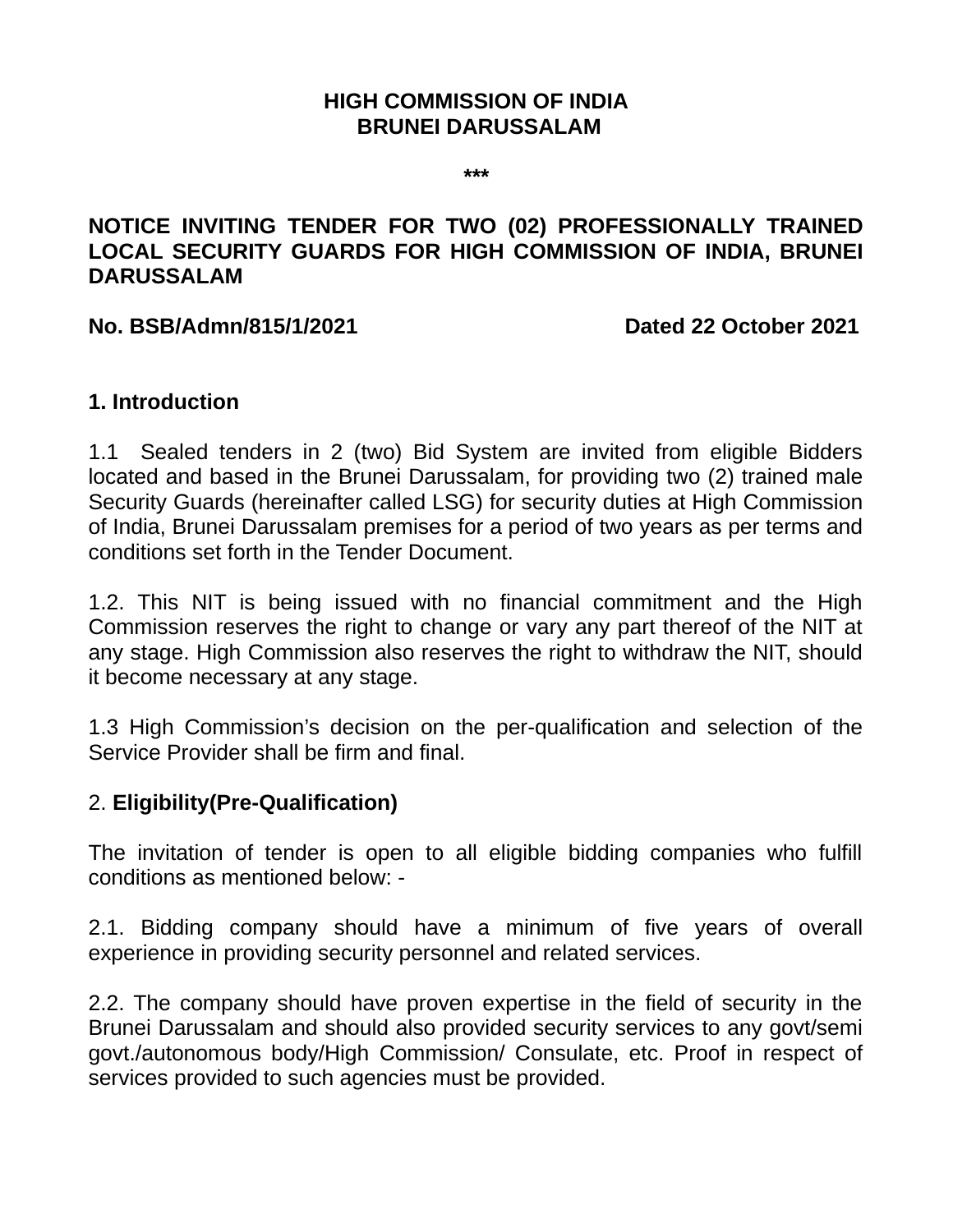2.3. Bidding Company must submit a copy of the security related topics covered during training schedule of the guards.

2.4. Bidding Company must include, as part of its tender, attested copies of documents mentioned at **Sl. No. (a) to (f)** as testimony of qualification of LSG to perform the contract.

**Note**: The High Commission of India, Brunei Darussalam reserves the right to ask for any additional documents from the bidders to substantiate issues related to financial health of the company, local police clearance/ verification, partnership agreements, etc, in order to establish holistic credentials of the bidding company.

### 3. **Critical Minimum Quality Parameters of Security Guards**.

The Service Provider shall meet the following critical minimum quality parameters for security guards: -

(**a) Age :**Security Guards should not be more than **40 years** of age. Security supervisor should not be more that **50 years** of age.

**(b) Physical and Mental Fitness:** Security Guards should be physically and mentally fit. They should not suffer from an apparent disability including obesity/ overweight that would hinder efficient discharge of the duties typical to security guards.

**(c) C&A Verified:** The service Provider shall provide only such Security Guards who have been vetted by Brunei Darussalam Government's security department in terms of past record, character and antecedents. The Service Providers should be able to provide background details of the LSGs and also proof of vetting.

**(d) Education:** Security Guards should have attended education at least upto Year 10 secondary school or equivalent.

**(e) Uniform:** Security Guards shall perform their duties in smart uniforms and their overall appearance should be neat and clean.

**(f) Training:** Security Guards shall possess training in basic security duties such as access control and anti-sabotage checks (of person, baggage and vehicles) including the use of basic security tools such as HHMD, DFMD, CCTV monitoring, baggage and letter scanners, etc. They shall possess knowledge of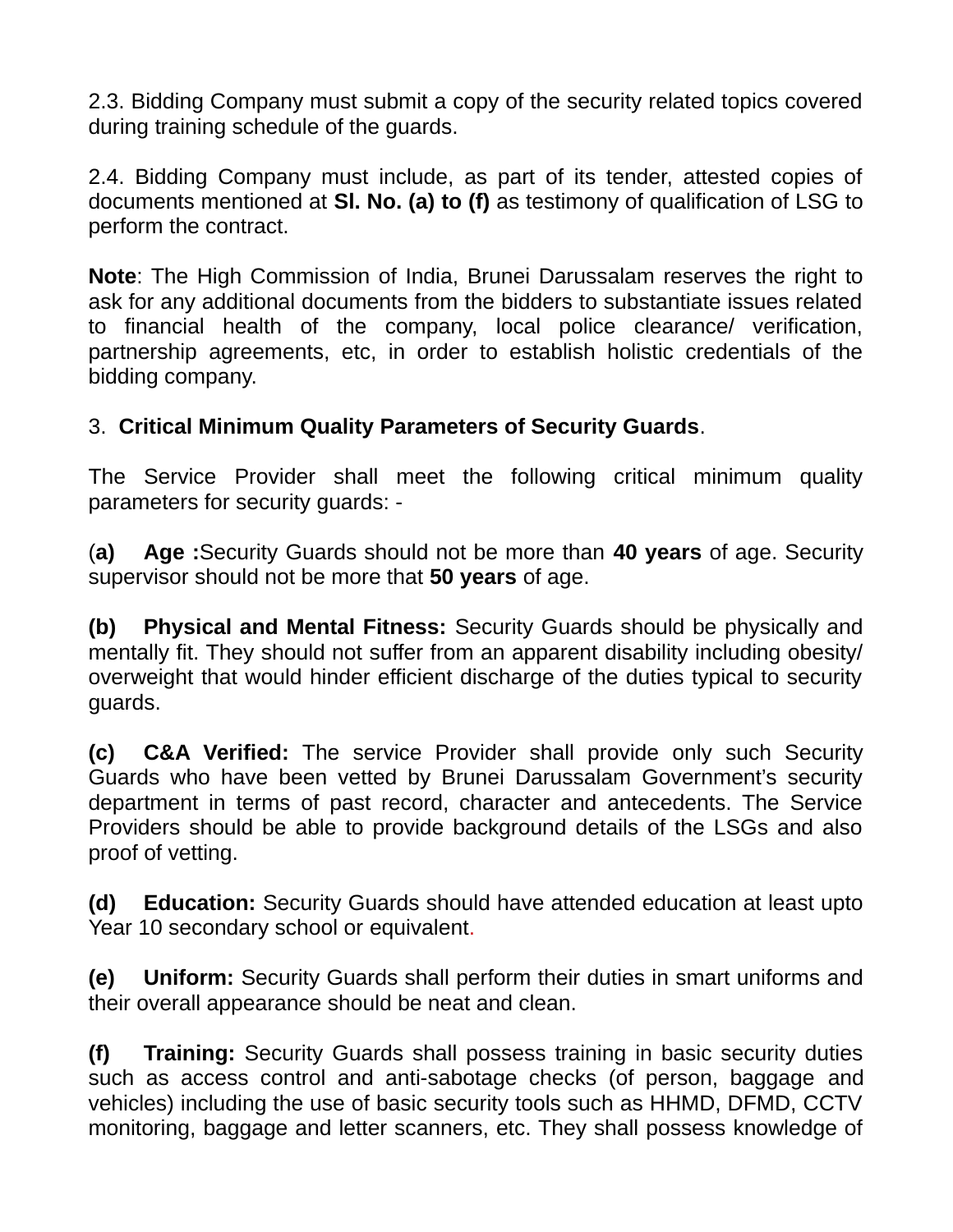the potential threats in general terms and also knowledge of what is **"suspicious"** in terms of men and material.

**(g) Supervision:** The provider should have a system of undertaking supervisory checks of functioning of LSGs to ensure that the supplied LSGs are discharging their duties with efficiency. The service provider should clearly spell out as to what will be the system of supervision/ surprise checks so as to achieve the above objective e.g number of scheduled and surprise visits in a given period.

**(h) Knowledge of Language:** The LSGs should be fluent in local language and English.

**(i) Registration:** Service provider shall provide proof of compliance as regards local laws and statutory regulations in running a private security company.

**(j) Other Client:** Service provider shall furnish information about its other clients including period and type of service rendered in broad terms.

**(k) Service Conditions of Security Guards:** Service provider shall provide details of salary, gratuity, allowances, leave, etc of the security guards.

**(l) Rotation of Staff:** Service provider shall have sufficient number of LSGs on its roll so that the staff is rotated periodically. Ideally the staff shall change after every 4 months.

**(m)** The service provider shall not pay wages lower than minimum wages of labour as fixed by the local authorities. Payment of other admissible benefits, if any, like bonus, leave etc. to the employees deputed at the High Commission shall solely be the liability of the bidding company and not that of the High Commission.

**(n)** The service provider shall be responsible for dropping and picking up the security staff to/from the High Commission.

**(o)** The Bidding Company is to ensure compliance of all mandatory labour laws/regulations laid down by the Government of the Brunei Darussalam and any other relevant Acts and regulations enforceable from time to time without any liability on the High Commission of India, Brunei Darussalam or without any responsibility for statutory compliance of any kind by the High Commission.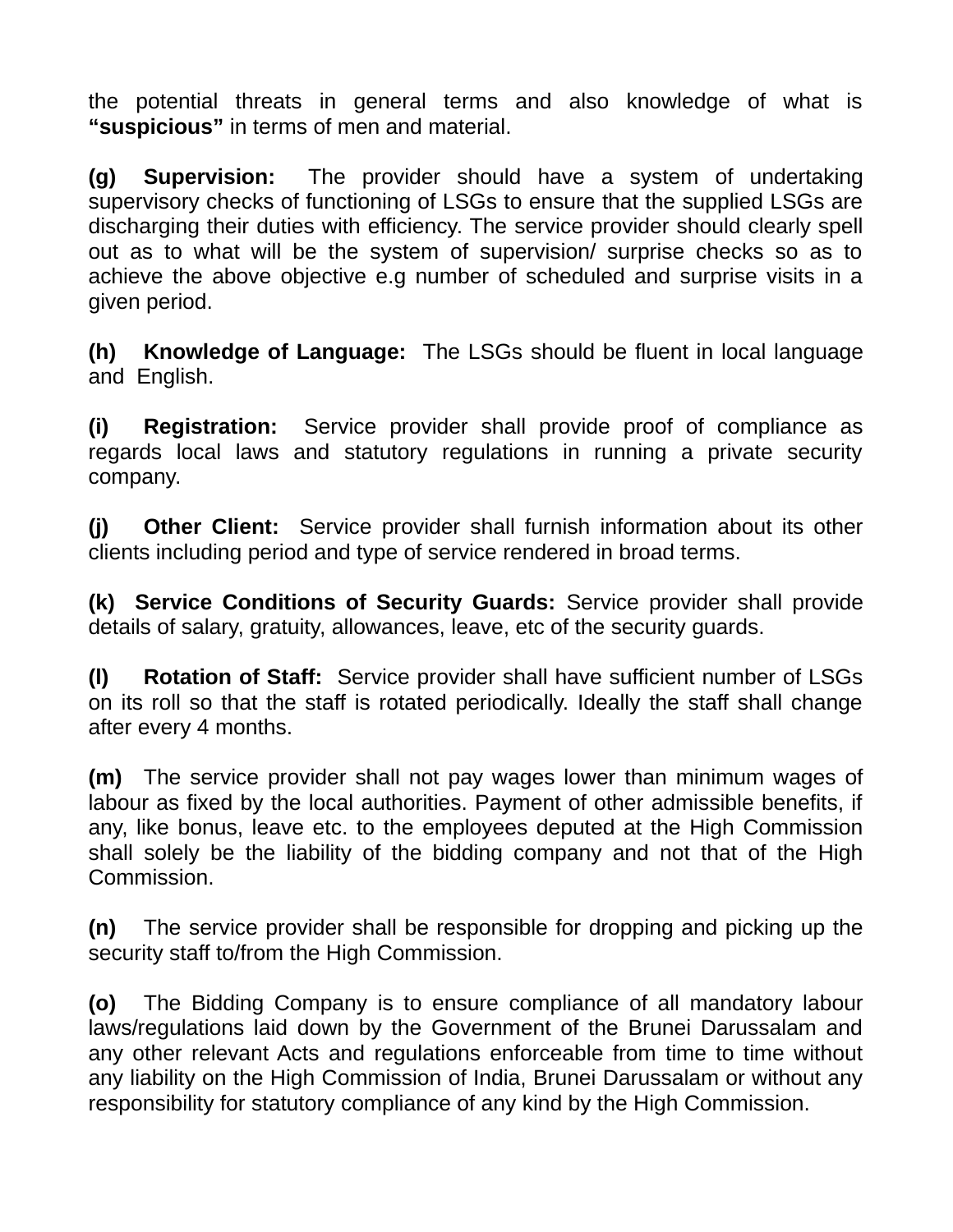**4. Scope of Work:** The scope of work of the LSGs is as follows:-

(a) Two Local security guards @ 1 Security Guard at a time in two 8 hourly shifts from 5 a.m. to 1 p.m. and from 1 p.m. to 9 p.m.  $\times$  7 days a week at chancery.

(b) Provision of one Female Security guard whenever required. The requirement of female security guard will be informed by the High Commission of India at least one day in advance. The temporary deputation of female security guard will be over and above the usual strength of security guards.

(c) Take periodic patrolling and surveillance for suspected activities of visitors in premises.

(d) Keep watch over for any sabotage, damage, fire and safeguard the property, men, material, machines and document system at site.

(e) Monitor X-ray machine, use of Hand Held Metal Detector, Door Frame Detector and assist in regulating visitors to the premises while being polite and courteous with visitors.

(f) To be alert and detect unattended packages and strange objects and respond in emergency situations like fire, law & order, medical etc.

(g) Security Guards to be very alert on duty, both physically and mentally throughout the shift and report any issues immediately to the supervisory officer in the High Commission.

(h) Company will ensure to maintain proper supervision over the security personnel with regards to their discipline, alertness, proper uniform, conduct in the course of their duty and carry out periodic inspections.

(I) Perform all security duties assigned by the High Commission of India, Brunei Darussalam.

(j) Must possess basic qualification for training in Fire Fighting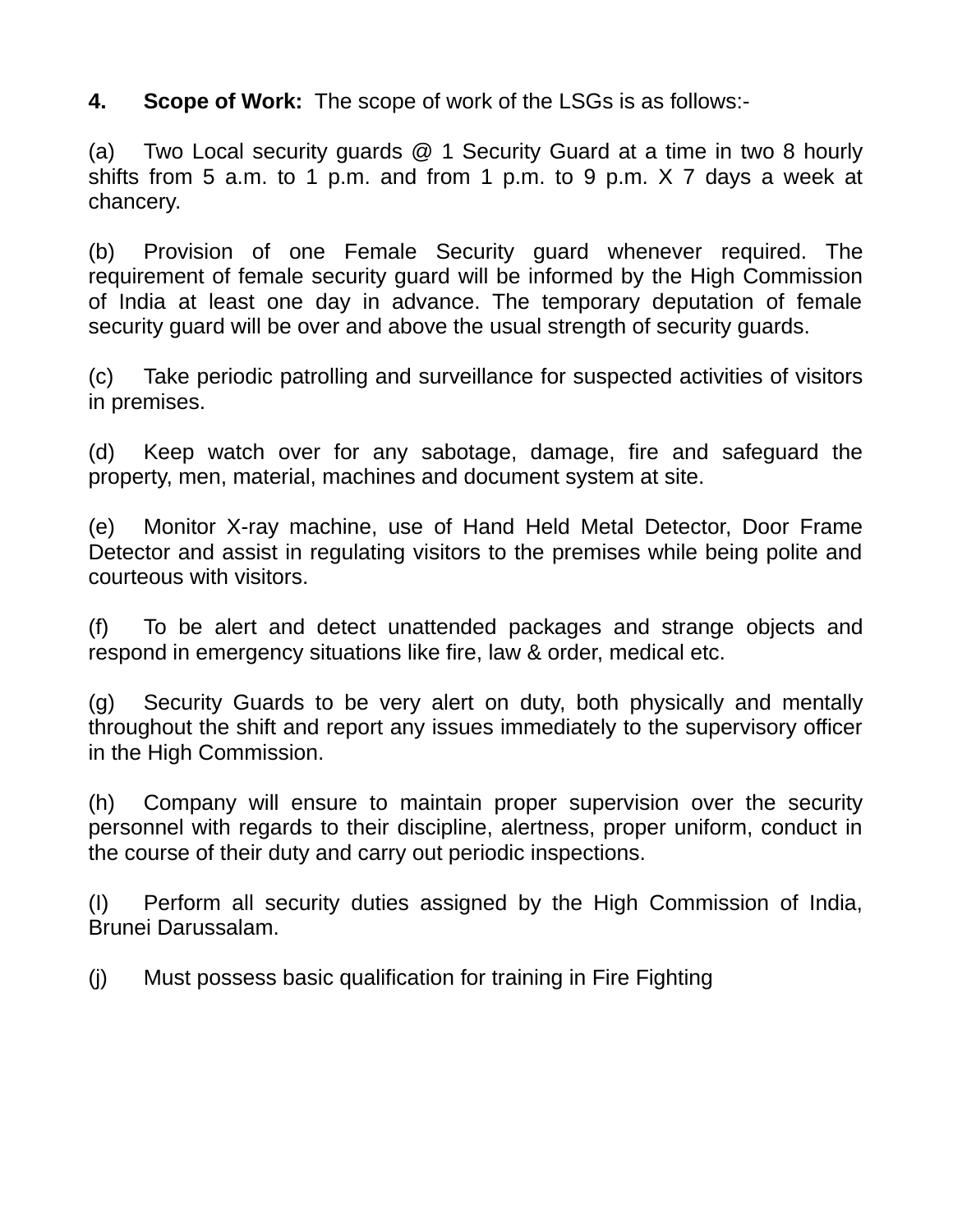## **5. Tendering Process**

5.1. The tender is invited in two parts (i) Technical Bid (along with **Bid Security Declaration** and **Affidavit** as per the annexures) and (ii) Financial Bid; (a) First envelope – super scripted as **" Technical Bid – Local Security Guard"** and (b) Second envelope – super scripted **"Financial Bid – Local Security Guard ."** Both sealed envelopes shall be kept inside a large sealed envelope i.e. in a Third envelope super scripted as **"Tender Quotation for Local Security Guard"**. It should also be super scripted at the bottom left corner with the Full name, Postal address, Fax, E-mail, Telephone number of the bidder. **A soft copy of Technical and Financial Bid in the form of CD/DVD/ USB may also be included in the respective envelopes.**

5.2. Bids are to be deposited to Head of Chancery, High Commission of India, Brunei Darussalam, Baitussyifaa, Simpang 40-22 Jalan Sungai Akar, Kampung Sungai Akar, BC3915, Brunei Darussalam, latest by Friday 12 November 2021 upto 1700 hrs. Technical Bids will open at 1500 hrs on 15 November 2021.

5.3. The High Commission will not be responsible for any delay in receipt of bids or missing of bids while in transit/post. **Late bids, Bids received by email/ fax will be rejected out-rightly.**

5.4. The validity of the bids must be for six months with effect from the date of opening of the bids. All bids should be in English language only.

5.5. The proforma for Technical Bid, Bid Security Declaration, Financial Bid and Affidavit is placed at **Annexure A Annexure B, Annexure C & Annexure E** respectively.

5.6. **Late Applications:** Any application received after the last date and time for submission for the same, shall not be accepted and will summarily be rejected.

### **6. Technical Bid Evaluation.**

6.1. In the first stage, only the envelope containing the Technical Bid along with Bid Security Declaration will be opened on the appointed date and time, in presence of the bidding companies (one representative each) and shown as a token of receipt of the documents in time. The sealed envelope containing the Financial Bid will be shown to the members present, but will not be opened at this stage.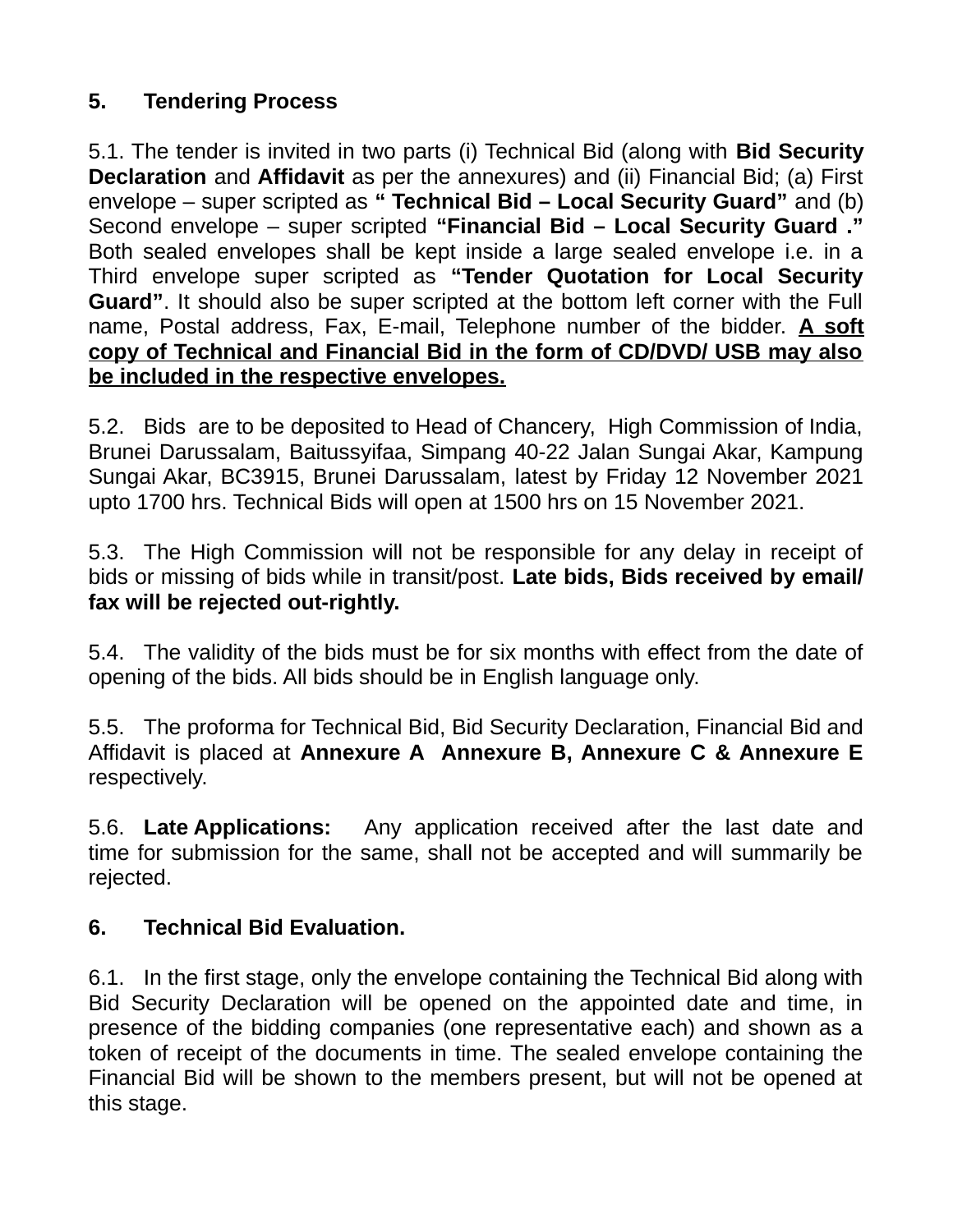6.2. The Technical Bids will be examined and evaluated by the High Commission subsequently on the basis of responses to the NIT. Bidding companies which do not qualify in the technical evaluation will not be considered for qualification to the Financial Bid stage and their financial bids will be returned unopened.

## **7. Financial bids**

7.1. Bidding companies, which have qualified in the Technical Bid stage, will be informed by email/telephonically to be present on the date and time fixed by the High Commission and the financial bids will be opened in their presence.

7.2. After opening of the financial bids, L1 bidder will be announced based on the lowest financial quote. The final decision of the High Commission on award of contract will be communicated in due course. The notification of award will constitute the formation of contract.

7.3. **Performance Security:** The successful bidder will submit a Performance Security in the form of Bank Draft or Bank Guarantee (as per format given at **Annexure D**) of 3% of annual contract amount within 1 month of award of work. The bank guarantee must remain valid 60 days beyond tenure of contract period. The Guarantee amount in full or part may be forfeited in the following cases:-

7.3.1. When the terms and conditions of the contract are breached.

7.3.2. When the service provider fails to comply with minimum service levels agreed upon.

7.3.3. When the service provider fails to comply with statutory requirements.

7.3.4. The service provider shall forfeit the performance security in full in case the service provider terminates the contract without providing three months termination notice.

7.4. The guarantee money shall be refunded 60 days after successful completion of contract period provided there is no breach of contract during the period of the contract or there is no claim for damages from High Commission's side. No interest shall be paid on the service guarantee.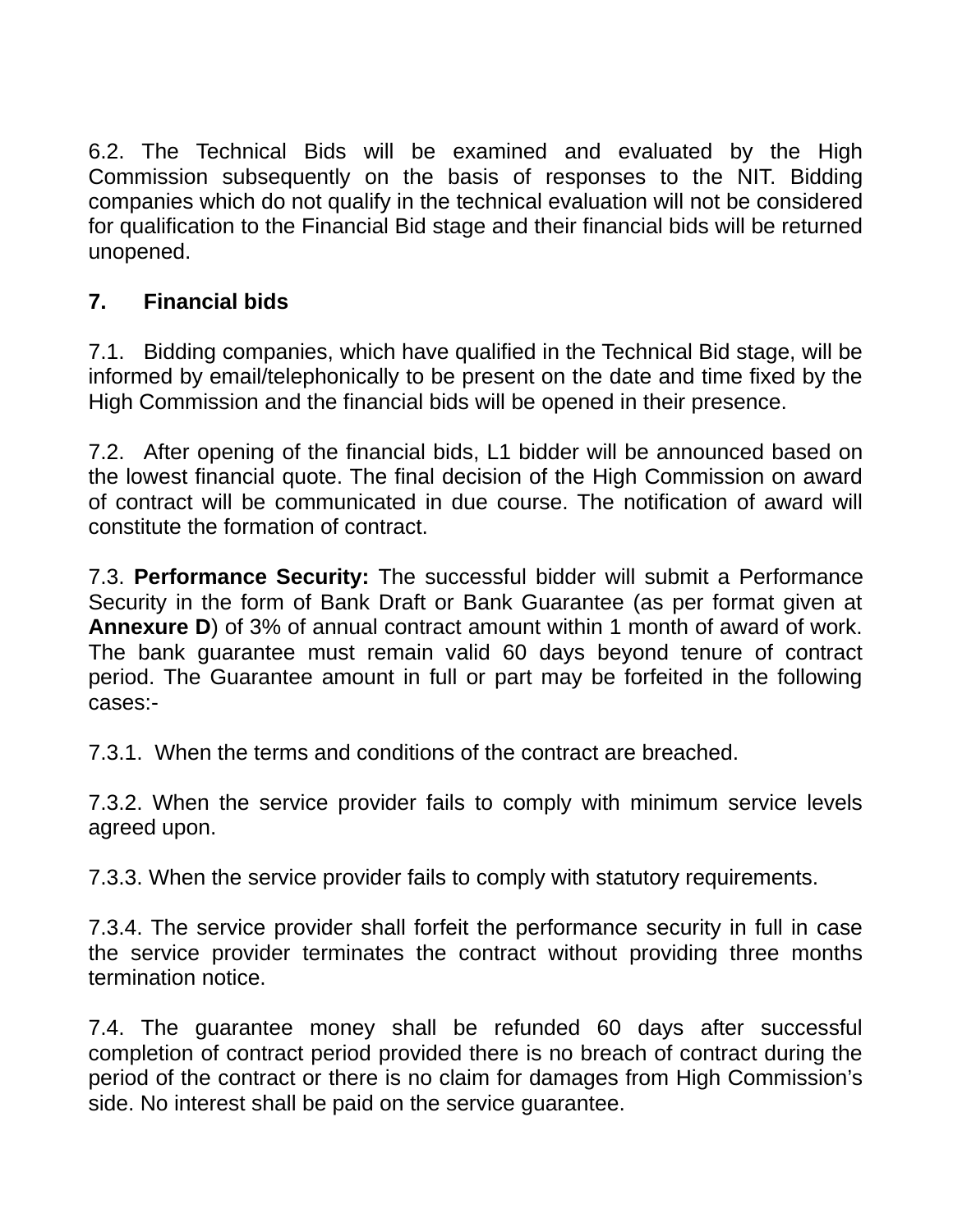7.5. Price quoted should be on an all-inclusive basis to be paid monthly and shall include the cost of all services, personnel, transportation, rentals taxes, consumables, VAT social security, insurance of the security guards etc.

**8. Commencement of Contract:** The Services of the L1 will be availed by the High Commission with effect from 01 April 2022, subject to approval of Ministry of External Affairs, Govt of India. Initial contract period would be for two years subject to the approval of Ministry of External Affairs, Govt of India. Payments in respect of the security services provided by the company will be made on monthly basis, in the form of a cheque. **No enhancement in the rate/cost of hiring the LSGs during contract period is allowed.**

### **9. Additional Information**

9.1. The Bidder shall not utilize or publicize or disclose or part with any statistic, data or information collected with assignment/contract without the express written consent of High Commission of India.

9.2 No terms and conditions other than as stipulated above will be entertained. Tenders without acceptance of the terms and conditions stipulated above are liable to be rejected.

9.3. The High Commission reserves the right to accept or reject any or all the tenders without assigning any reasons thereof.

9.4. **Penalties:** In case the service provider fails to provide the desired services or breaches the contract and for loss or damage, if any, to property, life and limbs of Mission Staff etc due to negligence of the security personnel or substandard services of the security agency, service provider will be fully responsible and appropriate penalty will be imposed on the service provider as per existing local rules.

**9.5. Medical Facility:** Service provider is responsible for providing medical facility to the security personnel deployed at the High Commission.

**10. Termination of Contract:** High Commission reserves the right to terminate the contract at any time by giving **one month's advance notice**. However, High Commission shall also have the right to terminate the Contract by giving a lesser period of Notice under special circumstances, what so ever that the High Commission of India in Brunei Darussalam be wound up and close, security considerations, violation of privacy laws etc. The Service Provider may terminate the contract by giving **three month's advance notice** with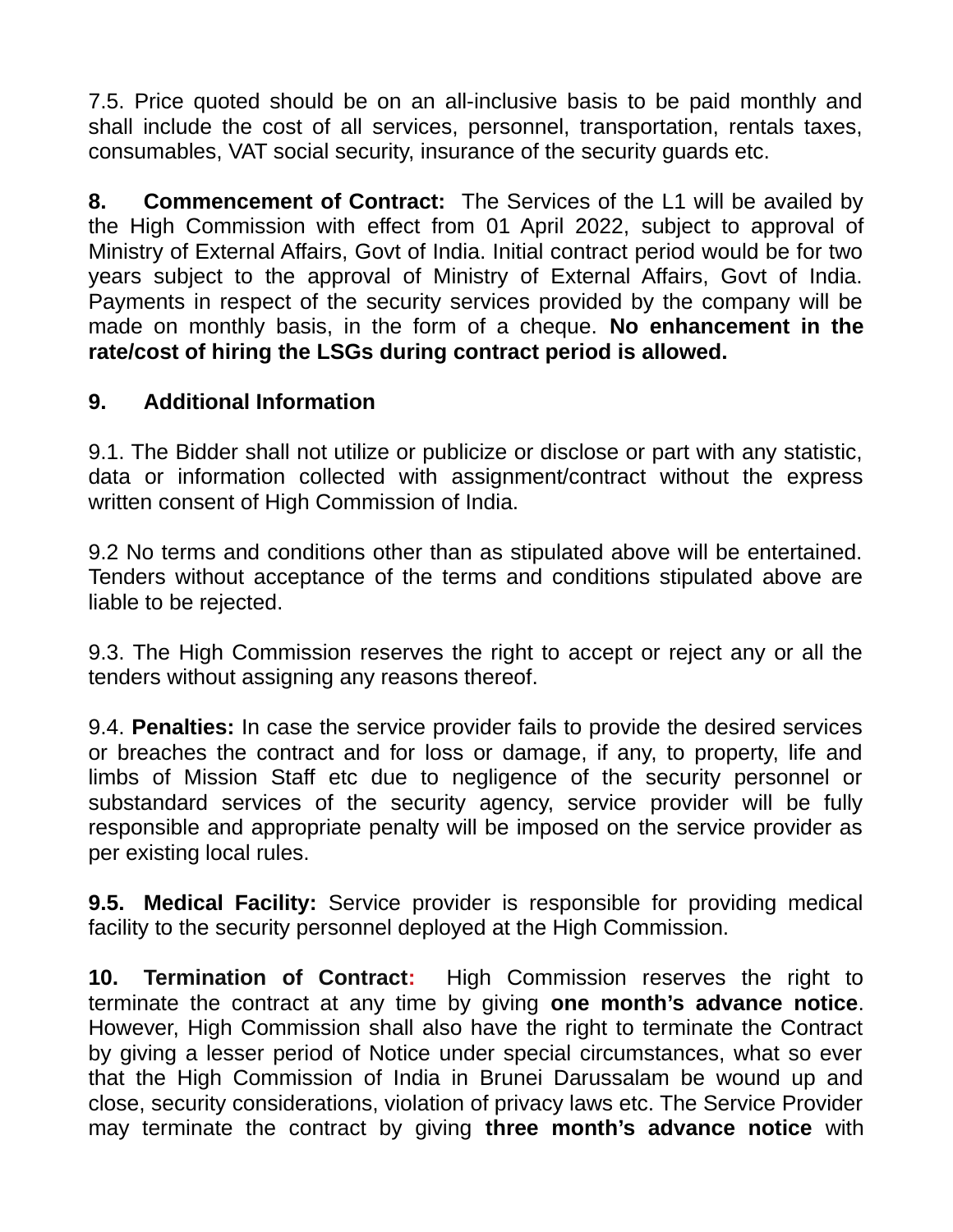justification for termination of services. High Commission reserves the right to impose a financial penalty of Brunei Darussalam equivalent to the service charges of one month, in case the latter terminates the contract without providing three months termination notice.

**11. Force Majeure:** Notwithstanding the provisions of contract, the service provider shall not be liable for forfeiture of its performance security if and to the extent that its delay in performance or other failure to perform its obligations under the contract is the result of an event of Force Majeure. For the purpose of this clause, "Force Majeure" shall mean an event beyond the control of the service provider and not involving the service provider's fault or negligence. If a Force Majeure situation arises, the service provider shall promptly notify the authority in writing of such conditions and the cause thereof. Unless otherwise directed by the High Commission in writing, the service provider shall continue to perform its obligations under the contract as far as is reasonably practical.

**12. Settlement of Disputes and Arbitration:** All disputes, differences and questions arising out of or in any way touching or concerning this agreement or subject matter thereof or the representative rights, duties or liability of the parties shall be referred to the sole arbitration of any person nominated by the High Commissioner of India, Brunei Darussalam. The arbitration shall be in accordance with the existing rules of the Brunei Darussalam in this regard. The arbitrator shall be entitled to extend the time of arbitration proceedings with the consent of the parties.

**13. Point of Contact.:** For any tender-related enquiry/ query/ clarification please contact: Head of Chancery High Commission of India Brunei Darussalam Email: [hoc.brunei@mea.gov.in](mailto:hoc.brunei@mea.gov.in) Land line-2339947.

**14. Affidavit:** The complete signed tender document must be submitted along with the affidavit at **Annexure E.**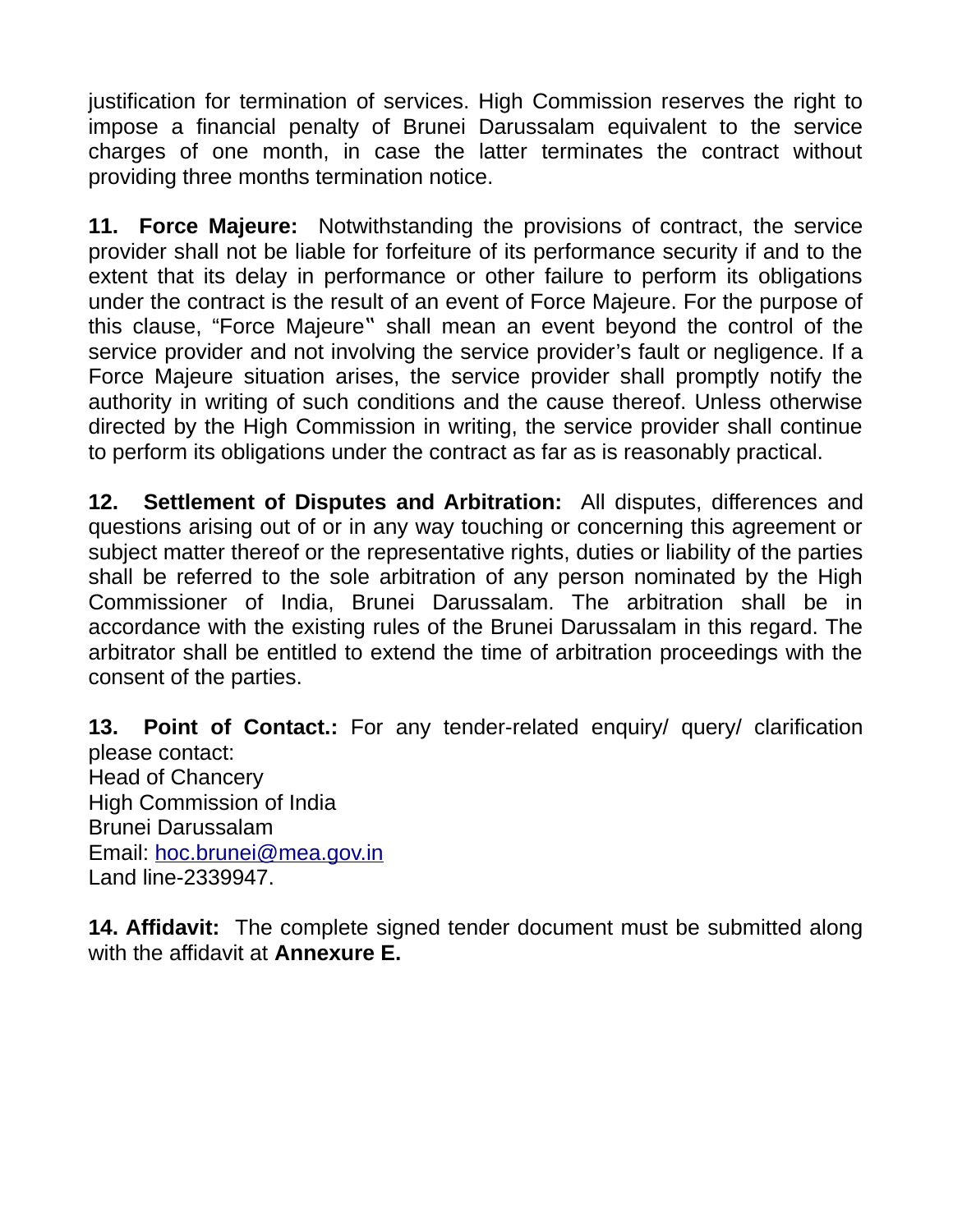#### TECHNICAL BID PROFORMA

- 1. Name of the firm:
- 2. Address of the Registered Office:
- 3. Correspondence address:
- 4. Contact details:
	- (a) Telephone:
	- (b) Fax:
	- (c) E-mail:

### S No Requirements  $1$  (a) Brief introduction of the company (b) Previous experience in the field (minimum of five years) (c) Local level security industry knowledge (documented references of Govt and private clients needed). Registration Certificate & license for the services 2. Qualification and experience of the security guards proposed to be deployed for the job  $3$   $|$  (a) Details of Current contracts of security services undertaken by the firm (b) Details of past contracts of security services undertaken by the firm (c) Testimonials [Clients' letters / certificates etc.] 4 Provide answers to the following in your technical bid:- (a) Do you give your clients direct access to the top manager? How? (b) Where does the top manager reside? Locally or far away? (c) Do you familiar with local policies, plans and procedures associated with the local contractual requirements and their practical applications? (d) What is your policy and practice of visiting the client at regular intervals? (e) Do you provide only manpower or a wide range of diversified security management services? How wide and diversified? (f) Size of the reserve capacity of men and logistics such as response teams, patrol vehicles/ security equipments/ control room facilities/communication equipments under use etc. (g) Attrition rate of security guards and security supervisors (the average period for which a security guard remains with your firm) (h) Where do you train your staff? In-house or through another training provider? How good is the training provider in terms of reputation? Details of training curriculum, duration etc.? (i) What is the communication system do you have? What kind of technology and supervision mechanisms do you have in place to monitor guard presence and efficiency? (j) Do you have a 24 x 7 Control Room? What are its salient features?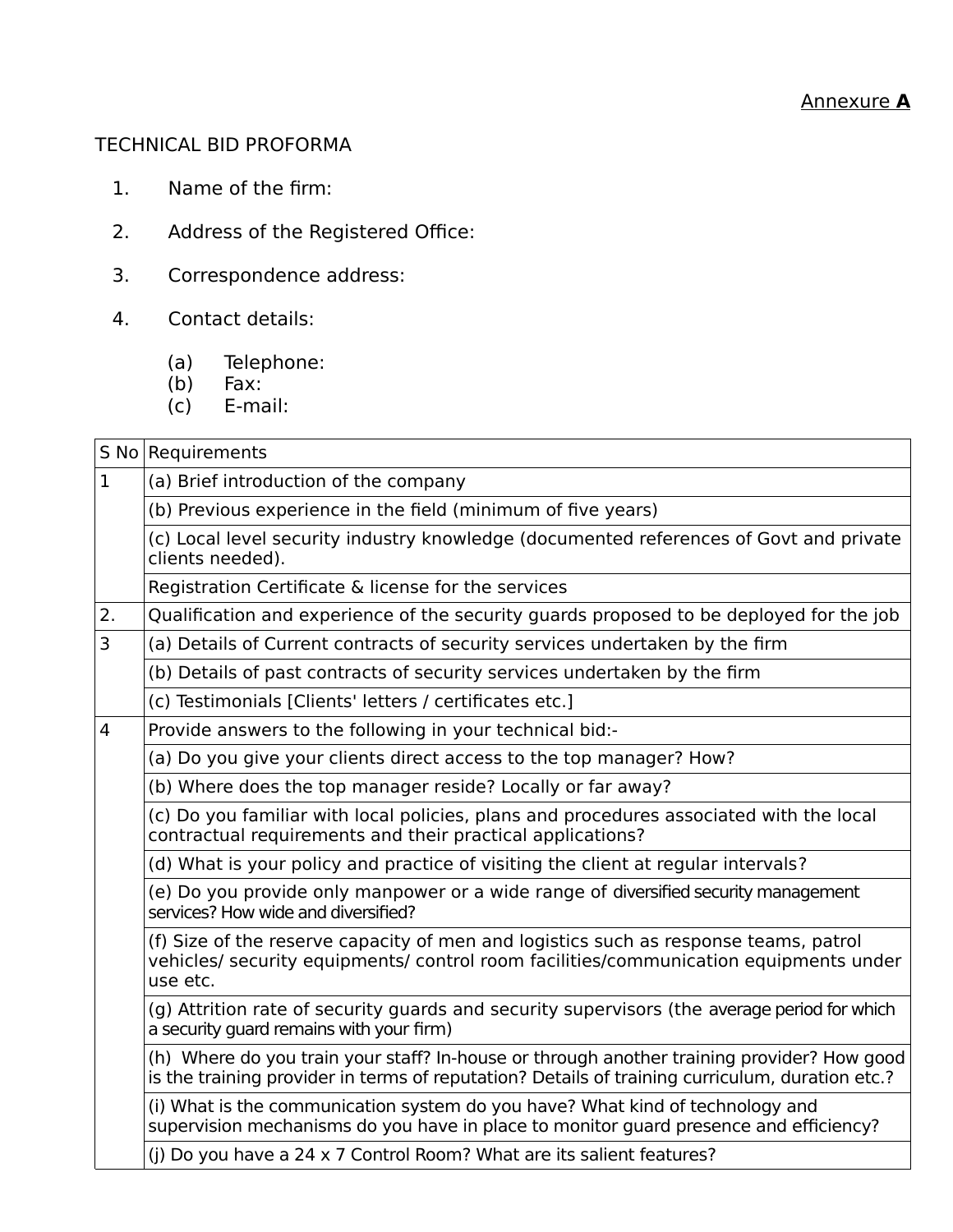(k) What is your relationship with the local police?

(l) What is your industry certification in terms of Quality?

(m) What is the scope and limit of the liability of your company? What type of security failures your firm wants to avoid and what compensation will you offer in case of a failure?

(n) What is the general and specific scope of work your firm willing to put in the contract?

### **[Signature(s) of the Tenderer(s) with Name, Designation, Date & Seal]**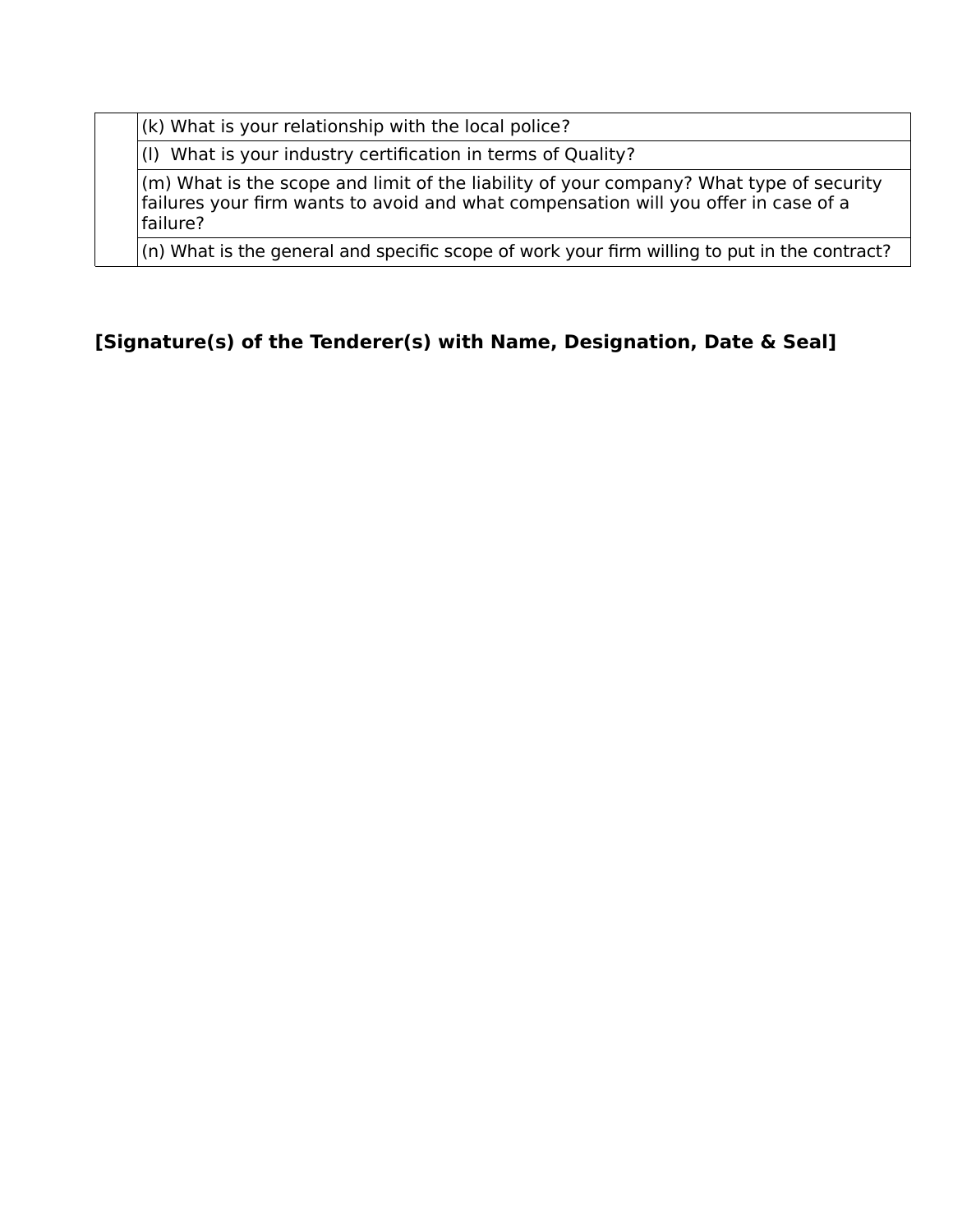#### **Bid Security Declaration**

To:

The Head of Chancery High Commission of India, Brunei Darussalam.

| Reference: (1) Tender No. | Dated |
|---------------------------|-------|
| $(2)$ Our Bid No.         | Dated |

Sir,

I/We, \_\_\_\_\_\_\_\_\_\_\_\_\_\_\_\_\_ irrevocably declare as under:-

I/We understand that, as per Para- 5.1 of Tender/bid conditions, bids must be supported by a Bid Security Declaration in lieu of Earnest Money Deposit.

I/We hereby accept that I/We may be disqualified/suspended from bidding for any contract with you for a period of 2 years from the date of disqualification/suspension as may be notified by you if,

1) I am/We are in a breach of any of the obligations under the bid conditions,

2) I/We have withdrawn or unilaterally modified/amended/revised, my/our Bid during the bid validity period specified in the form of Bid or extended period, if any.

3) On acceptance of my/our bid, I/We fail to deposit the prescribed Performance Security or fail to execute the agreement or fail to commence the execution of the work in accordance with the terms and conditions and within the specified time.

Signature:

Name & Designation of the authorized person signing the Bid-Securing Declaration Form:

 $\_$  , and the contribution of the contribution of  $\mathcal{L}_\mathcal{A}$  , and the contribution of  $\mathcal{L}_\mathcal{A}$  , and the contribution of  $\mathcal{L}_\mathcal{A}$ 

Duly authorized to sigh the bid for and on behalf of: \_\_\_\_\_\_\_\_\_\_\_\_\_\_\_\_\_\_\_\_\_\_\_\_\_\_(complete name of Bidder)

Dated on \_\_\_\_\_\_\_\_ day of \_\_\_\_\_\_\_\_\_\_ month, \_\_\_\_\_\_\_\_\_ Year.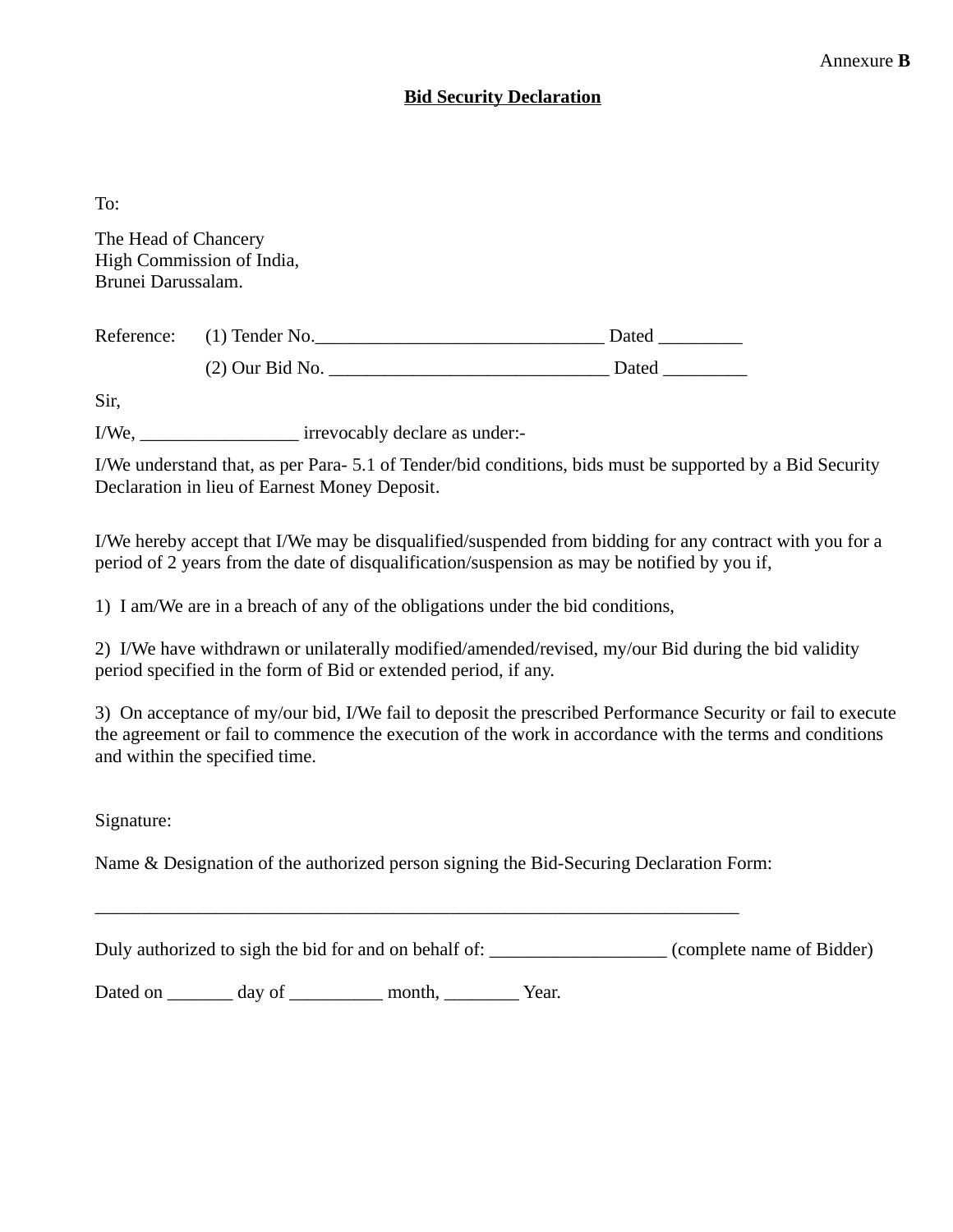#### Financial Bid Proforma

- 1. Name of the firm:
- 2. Address of the Registered Office:
- 3. Correspondence address:
- 4. Contact details:
	- (a) Telephone:<br>(b) Fax:
	- (b)  $\begin{array}{cc} \text{Fax:} \\ \text{F-b.} \\ \text{F-ma.} \end{array}$
	- E-mail:

| S No | Item                                                                                                                                      | <b>Charges</b><br>(in B\$) | Remarks, if any |
|------|-------------------------------------------------------------------------------------------------------------------------------------------|----------------------------|-----------------|
| (a)  | Monthly charges for Two Security Guard (2 x 8 hourly<br>shift duty i.e. from $-5$ a.m. to 1 p.m. and 1 p.m. to 9 p.m. 7<br>days per week) |                            |                 |
| (b)  | Additional Charges for supplying female security guard at<br>the request of High Commission of India.                                     |                            |                 |

[Signature(s) of the Tenderer(s) with Name, Designation, Date & Seal]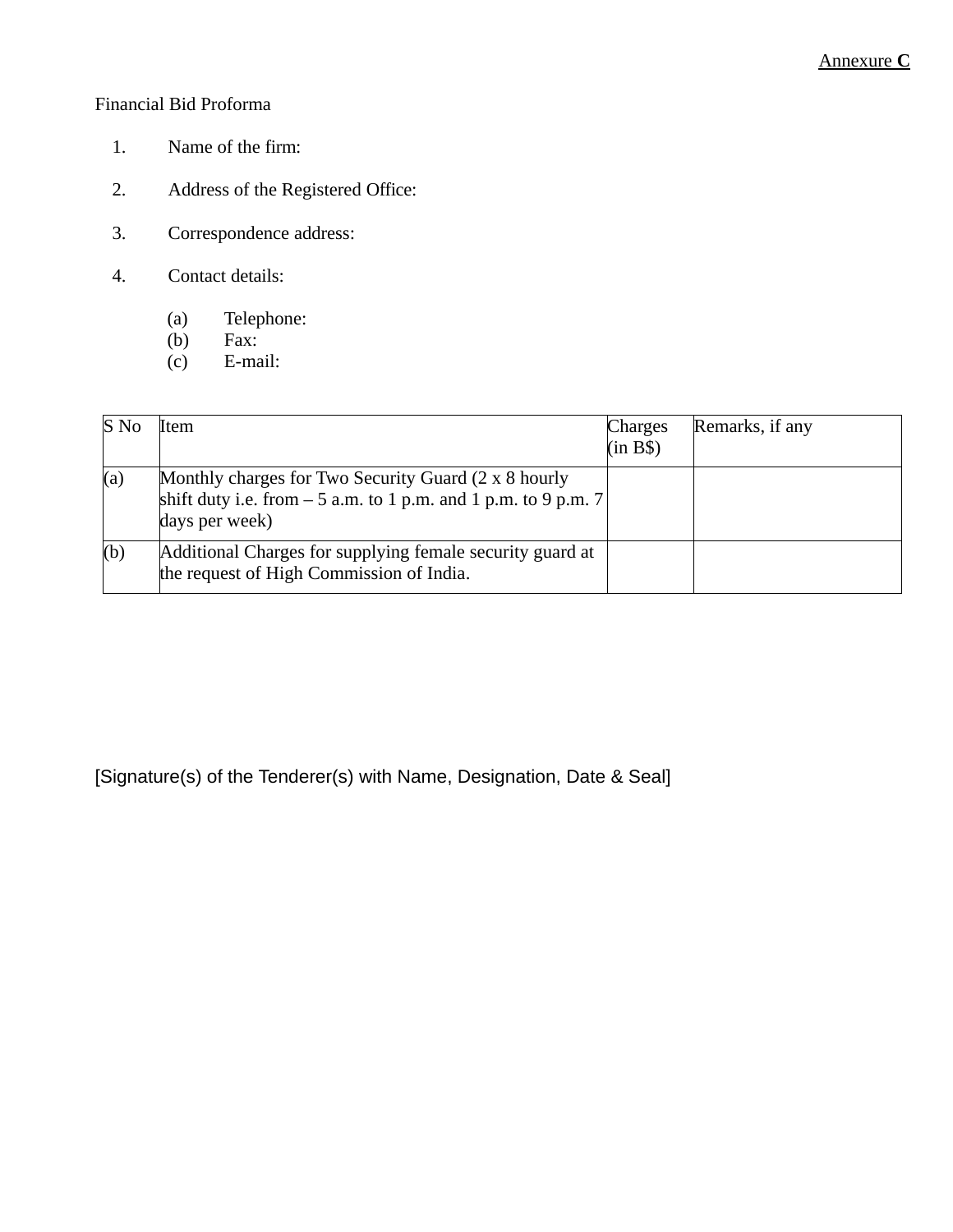# **Performance Guarantee (bank Guarantee Format)**

To

High Commission of India, Brunei Darussalam.

WHEREAS \_\_\_\_\_\_\_\_\_\_\_\_\_\_\_\_\_\_\_\_\_\_\_ (Name of the Service Provider) herein called "the Bidder" has undertaken, in pursuance of Contract No.\_\_\_\_\_\_\_\_\_\_\_\_\_\_\_\_\_\_\_\_\_\_ dated \_\_\_\_\_\_\_\_\_\_\_ to provide a complete Security services hereinafter called "the Contract".

AND WHEREAS it has been stipulated by you in the said Contract that the Service Provider shall furnish you with a Bank Guarantee by a recognized bank for the sum specified therein as security for compliance with its performance obligations in accordance with the Contract.

AND WHEREAS we have agreed to give the Service Provider a Guarantee. THEREFORE, We hereby affirm that we are Guarantors and responsible to you, on behalf of the Service Provider, up to a total of \_\_\_\_\_\_\_\_\_\_\_\_\_\_\_\_\_\_ (Amount of the Guarantee in Words and Figures 3% of contact value) and we undertake to pay you, upon your first written demand declaring the Service Provider to be in default under the Contract and without cavil or argument, any sum or sums within the limit of \_\_\_\_\_\_\_\_\_\_\_\_\_\_\_ (Amount of Guarantee) as aforesaid, without your needing to prove or to show grounds or reasons for your demand or the sum specified therein. This guarantee is valid until the  $\_\_\_\_$  day of  $\_\_\_\_\_\_\_$ , 20 $\_\_\_\_\_\,.$ 

(Signature and Seal of Guarantors) Date: Address: